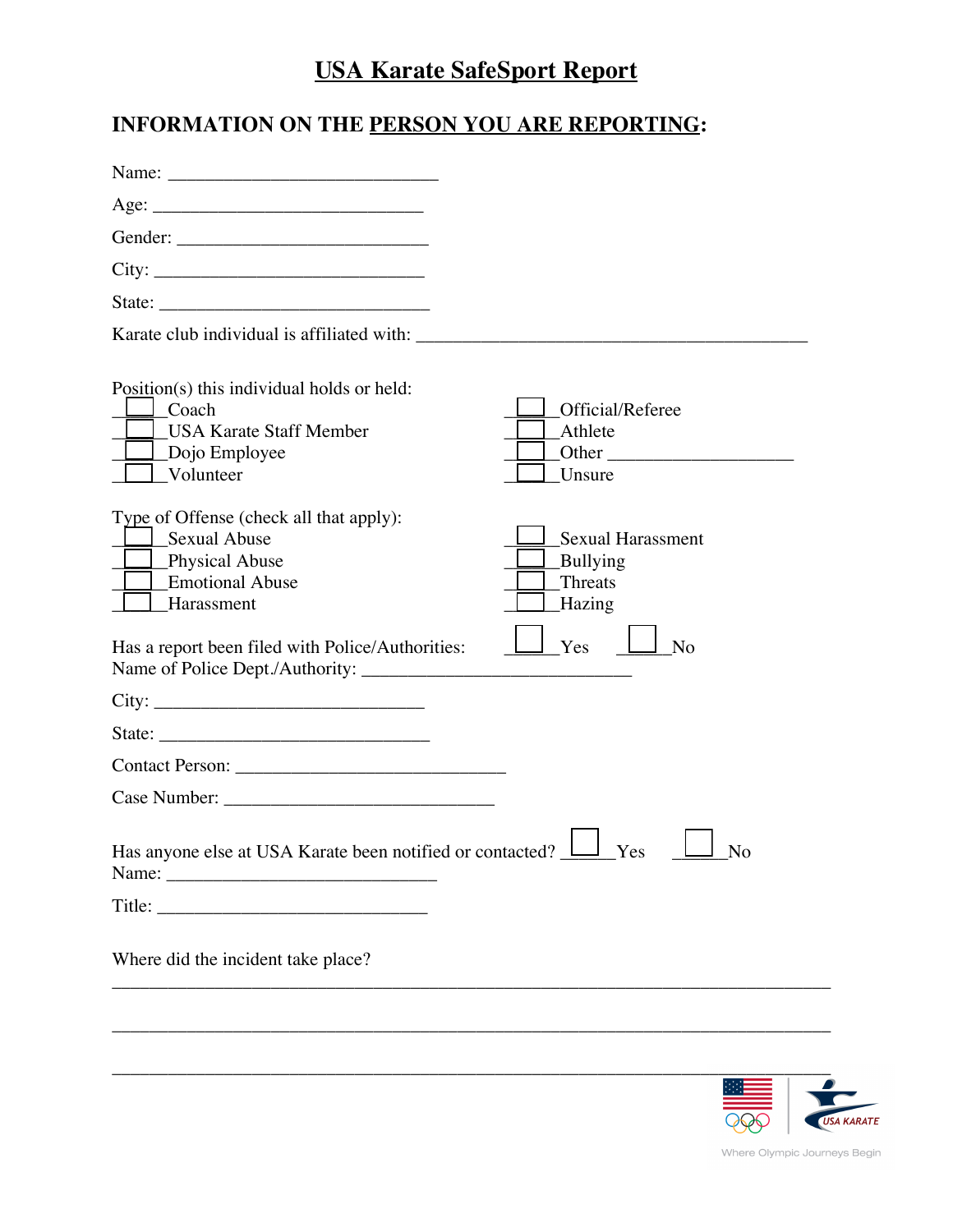### **USA Karate SafeSport Report**

Describe what happened (Who, What, When, Where): \_\_\_\_\_\_\_\_\_\_\_\_\_\_\_\_\_\_\_\_\_\_\_\_\_\_\_\_\_\_\_\_

**INFORMATION ON THE VICTIM:** Victim First and Last Name: Age:  $City:$ State:  $\qquad \qquad$ Phone Number: **NOTE**: If victim is under 18, please provide contact information for his/her parent or guardian.  $City:$ State:  $\qquad \qquad$  $ZIP Code:$ 

Email Address: No. 1996. The Contract of the Contract of the Contract of the Contract of the Contract of the Contract of the Contract of the Contract of the Contract of the Contract of the Contract of the Contract of the C



Where Olympic Journeys Begin